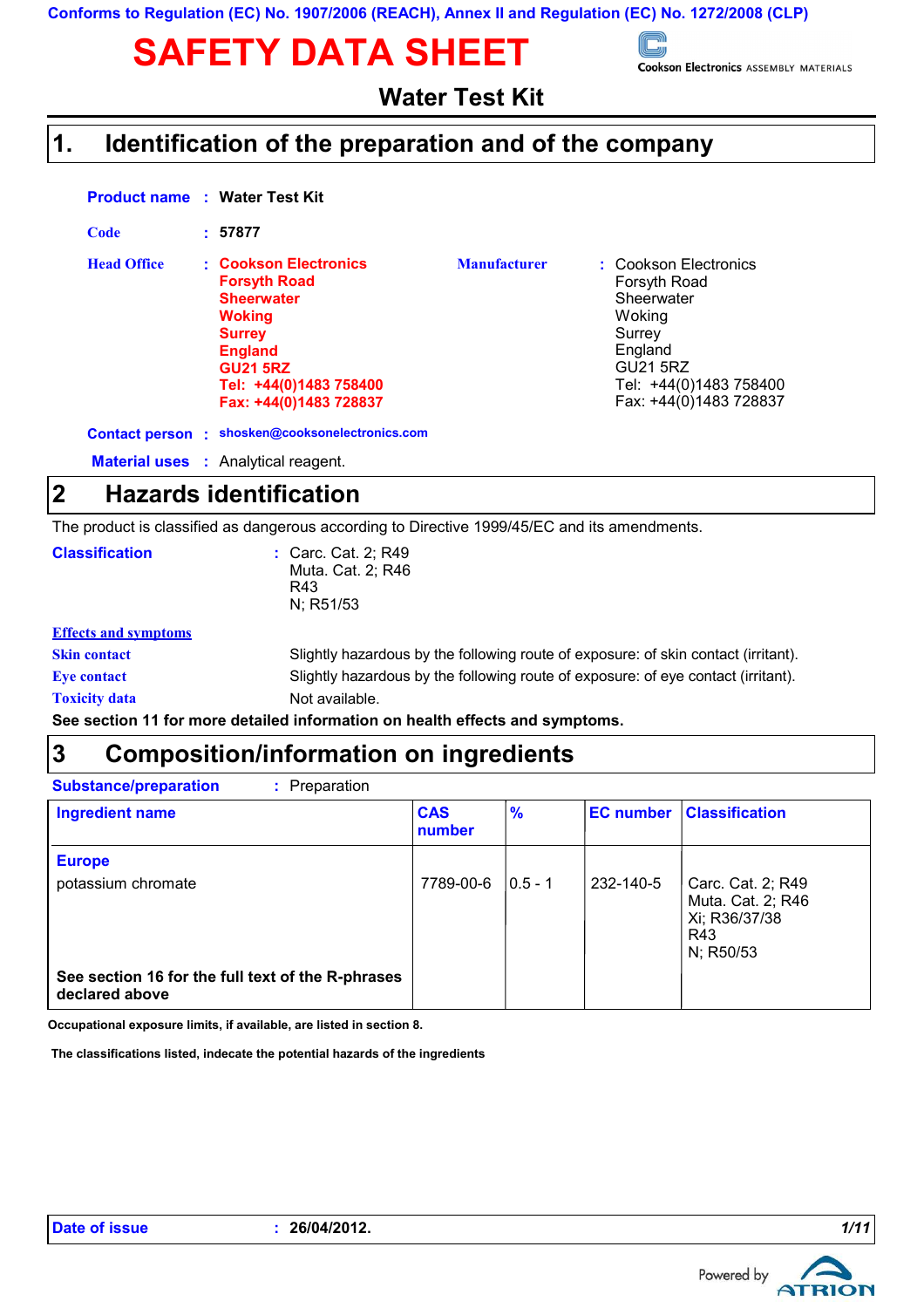## **4. First-aid measures**

| <b>First-aid measures</b>         |                                                                                                                                                                                                                                                                                                                                                                                                                                                                                                                                                                                                                                                                                                                                                                  |
|-----------------------------------|------------------------------------------------------------------------------------------------------------------------------------------------------------------------------------------------------------------------------------------------------------------------------------------------------------------------------------------------------------------------------------------------------------------------------------------------------------------------------------------------------------------------------------------------------------------------------------------------------------------------------------------------------------------------------------------------------------------------------------------------------------------|
| <b>Inhalation</b>                 | : Get medical attention immediately. Move exposed person to fresh air. If it is<br>suspected that fumes are still present, the rescuer should wear an appropriate mask<br>or self-contained breathing apparatus. Keep person warm and at rest. If not<br>breathing, if breathing is irregular or if respiratory arrest occurs, provide artificial<br>respiration or oxygen by trained personnel. It may be dangerous to the person<br>providing aid to give mouth-to-mouth resuscitation. If unconscious, place in recovery<br>position and get medical attention immediately. Maintain an open airway. Loosen<br>tight clothing such as a collar, tie, belt or waistband.                                                                                       |
| <b>Ingestion</b>                  | : Get medical attention immediately. Wash out mouth with water. Remove dentures if<br>any. Move exposed person to fresh air. Keep person warm and at rest. If material<br>has been swallowed and the exposed person is conscious, give small quantities of<br>water to drink. Stop if the exposed person feels sick as vomiting may be dangerous.<br>Do not induce vomiting unless directed to do so by medical personnel. If vomiting<br>occurs, the head should be kept low so that vomit does not enter the lungs. Never<br>give anything by mouth to an unconscious person. If unconscious, place in recovery<br>position and get medical attention immediately. Maintain an open airway. Loosen<br>tight clothing such as a collar, tie, belt or waistband. |
| <b>Skin contact</b>               | : Flush contaminated skin with plenty of water. Remove contaminated clothing and<br>shoes. Wash contaminated clothing thoroughly with water before removing it, or<br>wear gloves. Continue to rinse for at least 10 minutes. Get medical attention. In the<br>event of any complaints or symptoms, avoid further exposure. Wash clothing before<br>reuse. Clean shoes thoroughly before reuse.                                                                                                                                                                                                                                                                                                                                                                  |
| <b>Eye contact</b>                | : Immediately flush eyes with plenty of water, occasionally lifting the upper and lower<br>eyelids. Check for and remove any contact lenses. Continue to rinse for at least 10<br>minutes. Get medical attention if irritation occurs.                                                                                                                                                                                                                                                                                                                                                                                                                                                                                                                           |
| <b>Protection of first-aiders</b> | : No action shall be taken involving any personal risk or without suitable training. If it is<br>suspected that fumes are still present, the rescuer should wear an appropriate mask<br>or self-contained breathing apparatus. It may be dangerous to the person providing<br>aid to give mouth-to-mouth resuscitation. Wash contaminated clothing thoroughly<br>with water before removing it, or wear gloves.                                                                                                                                                                                                                                                                                                                                                  |
| <b>Notes to physician</b>         | : No specific treatment. Treat symptomatically. Contact poison treatment specialist<br>immediately if large quantities have been ingested or inhaled.                                                                                                                                                                                                                                                                                                                                                                                                                                                                                                                                                                                                            |

**See section 11 for more detailed information on health effects and symptoms.**

## **5. Fire-fighting measures**

| <b>Extinguishing media</b>                               |                                                                                                                                                                                                                                                                                                                                                                                        |
|----------------------------------------------------------|----------------------------------------------------------------------------------------------------------------------------------------------------------------------------------------------------------------------------------------------------------------------------------------------------------------------------------------------------------------------------------------|
| <b>Suitable</b>                                          | : Use an extinguishing agent suitable for the surrounding fire.                                                                                                                                                                                                                                                                                                                        |
| <b>Not suitable</b>                                      | : None known.                                                                                                                                                                                                                                                                                                                                                                          |
| <b>Special exposure hazards</b>                          | : In a fire or if heated, a pressure increase will occur and the container may burst.                                                                                                                                                                                                                                                                                                  |
|                                                          | Promptly isolate the scene by removing all persons from the vicinity of the incident if<br>there is a fire. No action shall be taken involving any personal risk or without suitable<br>training. This material is toxic to aquatic organisms. Fire water contaminated with<br>this material must be contained and prevented from being discharged to any<br>waterway, sewer or drain. |
| <b>Hazardous combustion</b><br>products                  | : Decomposition products may include the following materials:<br>metal oxide/oxides                                                                                                                                                                                                                                                                                                    |
| <b>Special protective</b><br>equipment for fire-fighters | : Fire-fighters should wear appropriate protective equipment and self-contained<br>breathing apparatus (SCBA) with a full face-piece operated in positive pressure<br>mode.                                                                                                                                                                                                            |

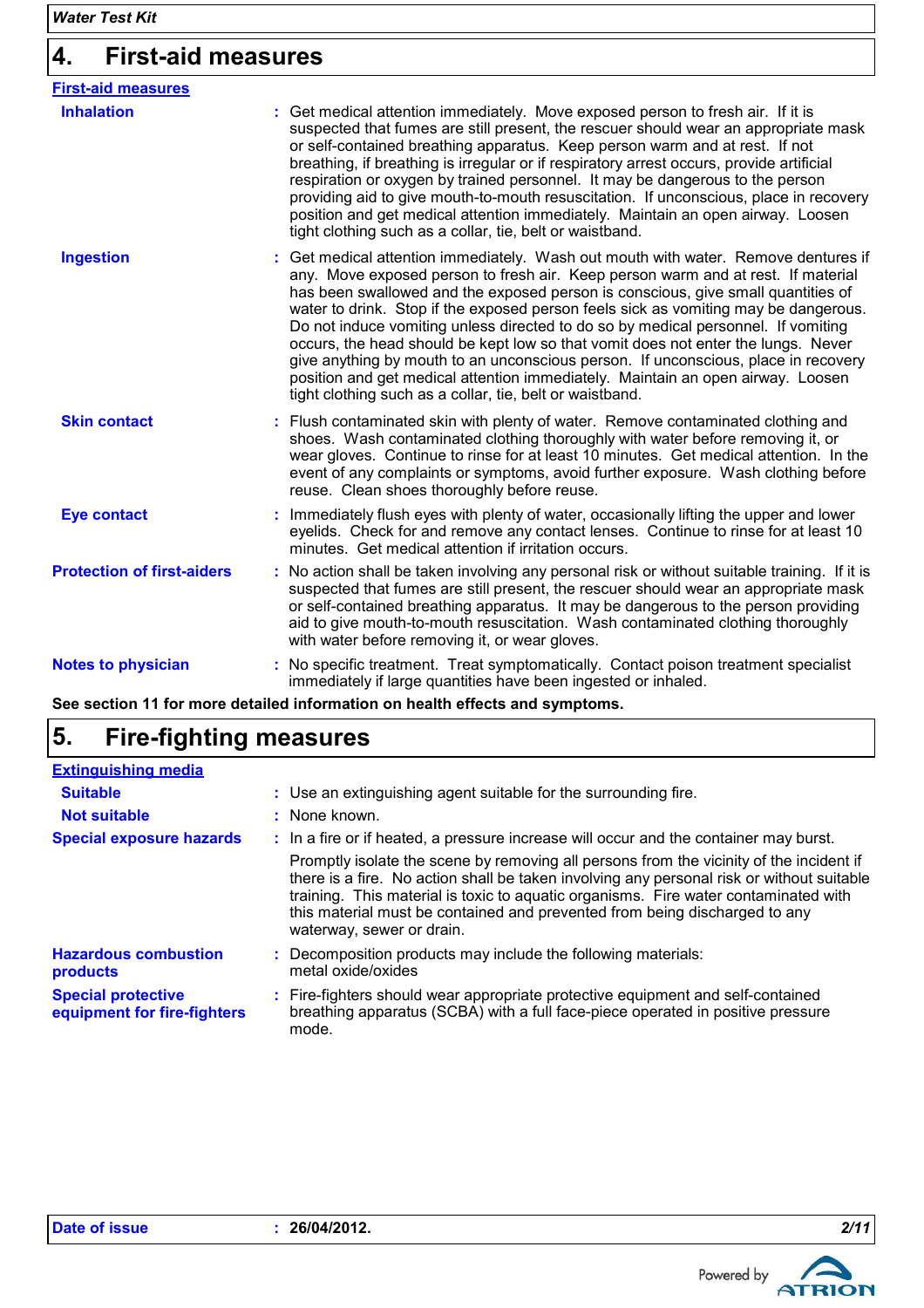# **6. Accidental release measures**

| <b>Personal precautions</b>      | : Use suitable protective equipment (section 8).                                                                                                                                                                                                                                                                                                                                                                                                                                                                                                                                                                                                                                                                  |
|----------------------------------|-------------------------------------------------------------------------------------------------------------------------------------------------------------------------------------------------------------------------------------------------------------------------------------------------------------------------------------------------------------------------------------------------------------------------------------------------------------------------------------------------------------------------------------------------------------------------------------------------------------------------------------------------------------------------------------------------------------------|
| <b>Environmental precautions</b> | : Avoid dispersal of spilt material and runoff and contact with soil, waterways, drains<br>and sewers. Inform the relevant authorities if the product has caused environmental<br>pollution (sewers, waterways, soil or air). Water polluting material. May be harmful<br>to the environment if released in large quantities.                                                                                                                                                                                                                                                                                                                                                                                     |
| <b>Large spill</b>               | : Stop leak if without risk. Move containers from spill area. Approach the release<br>from upwind. Prevent entry into sewers, water courses, basements or confined<br>areas. Wash spillages into an effluent treatment plant or proceed as follows.<br>Contain and collect spillage with non-combustible, absorbent material e.g. sand,<br>earth, vermiculite or diatomaceous earth and place in container for disposal<br>according to local regulations (see section 13). Dispose of via a licensed waste<br>disposal contractor. Contaminated absorbent material may pose the same hazard<br>as the spilt product. Note: see section 1 for emergency contact information and<br>section 13 for waste disposal. |
| <b>Small spill</b>               | : Stop leak if without risk. Move containers from spill area. Dilute with water and mop<br>up if water-soluble. Alternatively, or if water-insoluble, absorb with an inert dry<br>material and place in an appropriate waste disposal container. Dispose of via a<br>licensed waste disposal contractor.                                                                                                                                                                                                                                                                                                                                                                                                          |

#### **Handling and storage 7.**

| <b>Handling</b>            | : Put on appropriate personal protective equipment (see section 8). Eating, drinking<br>and smoking should be prohibited in areas where this material is handled, stored and<br>processed. Workers should wash hands and face before eating, drinking and<br>smoking. Persons with a history of skin sensitization problems should not be<br>employed in any process in which this product is used. Avoid exposure - obtain<br>special instructions before use. Do not get in eyes or on skin or clothing. Do not<br>ingest. Avoid breathing vapour or mist. Avoid release to the environment. Refer to<br>special instructions/safety data sheet. If during normal use the material presents a<br>respiratory hazard, use only with adequate ventilation or wear appropriate respirator.<br>Keep in the original container or an approved alternative made from a compatible<br>material, kept tightly closed when not in use. Empty containers retain product<br>residue and can be hazardous. Do not reuse container. |
|----------------------------|--------------------------------------------------------------------------------------------------------------------------------------------------------------------------------------------------------------------------------------------------------------------------------------------------------------------------------------------------------------------------------------------------------------------------------------------------------------------------------------------------------------------------------------------------------------------------------------------------------------------------------------------------------------------------------------------------------------------------------------------------------------------------------------------------------------------------------------------------------------------------------------------------------------------------------------------------------------------------------------------------------------------------|
| <b>Storage</b>             | : Store in accordance with local regulations. Store in original container protected from<br>direct sunlight in a dry, cool and well-ventilated area, away from incompatible<br>materials (see section 10) and food and drink. Keep container tightly closed and<br>sealed until ready for use. Containers that have been opened must be carefully<br>resealed and kept upright to prevent leakage. Do not store in unlabelled containers.<br>Use appropriate containment to avoid environmental contamination.                                                                                                                                                                                                                                                                                                                                                                                                                                                                                                           |
| <b>Packaging materials</b> |                                                                                                                                                                                                                                                                                                                                                                                                                                                                                                                                                                                                                                                                                                                                                                                                                                                                                                                                                                                                                          |
| <b>Recommended</b>         | : Use original container.                                                                                                                                                                                                                                                                                                                                                                                                                                                                                                                                                                                                                                                                                                                                                                                                                                                                                                                                                                                                |

# **8. Exposure controls/personal protection**

| <b>Exposure limit values</b> |               |                                                                                                                                                                                                             |      |
|------------------------------|---------------|-------------------------------------------------------------------------------------------------------------------------------------------------------------------------------------------------------------|------|
| <b>Ingredient name</b>       |               | <b>Occupational exposure limits</b>                                                                                                                                                                         |      |
| <b>Europe</b>                |               |                                                                                                                                                                                                             |      |
| potassium chromate           |               | ACGIH TLV (United States, 1/2008). Notes: measured as Cr<br>TWA: 0.05 mg/m <sup>3</sup> , (measured as Cr) 8 hour(s). Form: Soluble                                                                         |      |
| <b>Sweden</b>                |               |                                                                                                                                                                                                             |      |
| potassium chromate           |               | AFS 2005:17 (Sweden, 6/2007). Skin sensitiser. Notes: as Cr<br>STEL: 0.015 mg/m <sup>3</sup> , (as Cr) 15 minute(s). Form: total dust<br>TWA: 0.005 mg/m <sup>3</sup> , (as Cr) 8 hour(s). Form: total dust |      |
| <b>Denmark</b>               |               |                                                                                                                                                                                                             |      |
| potassium chromate           |               | Arbejdstilsynet (Denmark, 3/2008). Carcinogen. Notes:<br>calculated as Cr<br>TWA: $0.005$ mg/m <sup>3</sup> , (calculated as Cr) 8 hour(s).                                                                 |      |
| <b>Norway</b>                |               |                                                                                                                                                                                                             |      |
| Date of issue                | : 26/04/2012. |                                                                                                                                                                                                             | 3/11 |

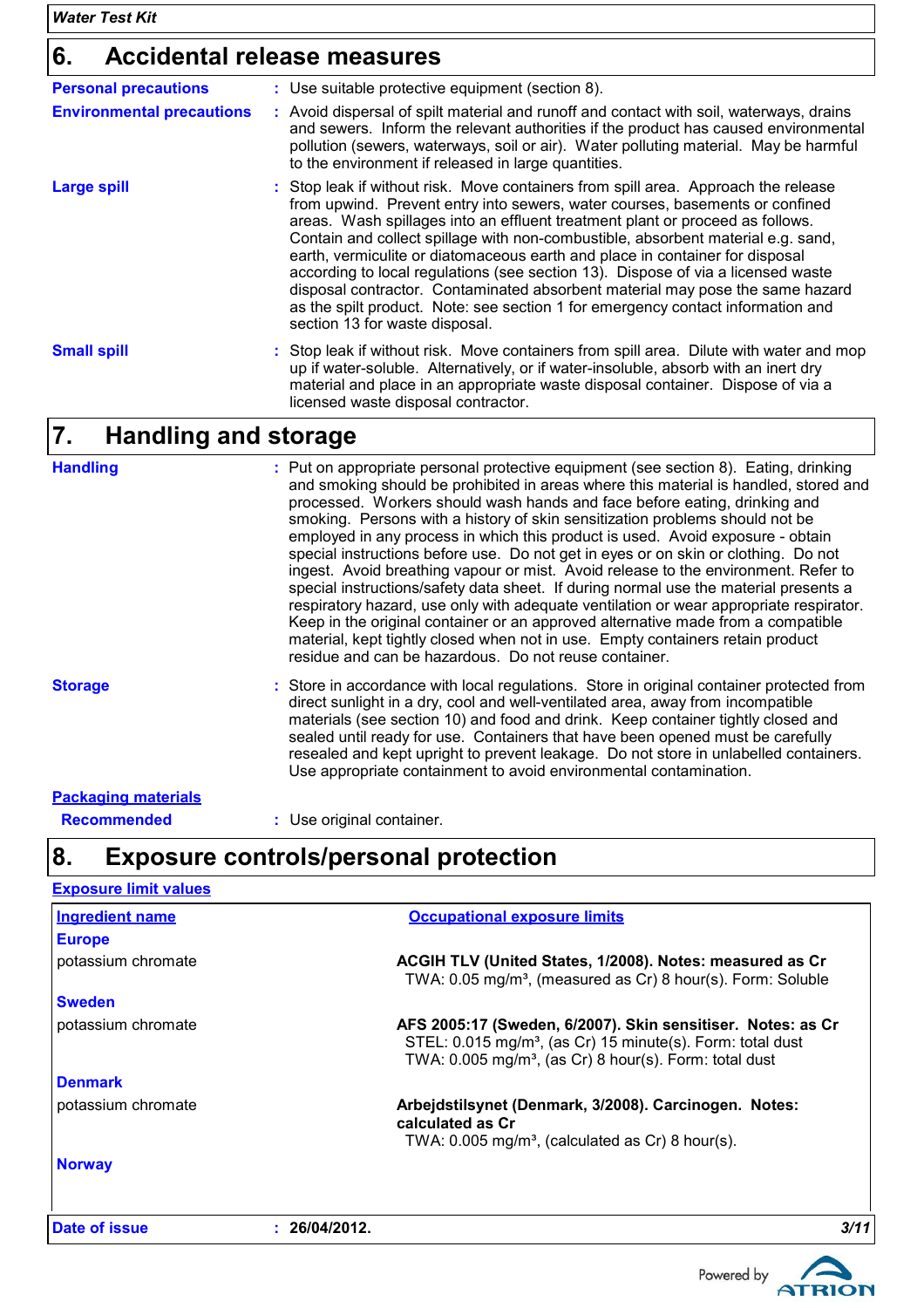| <b>Water Test Kit</b>                              |                                                                                                                                                                                                                                                                                   |  |  |  |
|----------------------------------------------------|-----------------------------------------------------------------------------------------------------------------------------------------------------------------------------------------------------------------------------------------------------------------------------------|--|--|--|
| 8.<br><b>Exposure controls/personal protection</b> |                                                                                                                                                                                                                                                                                   |  |  |  |
| potassium chromate                                 | Arbeidstilsynet (Norway, 11/2007). Skin sensitiser. Carcinogen.<br>Notes: calculated as Cr<br>TWA: 0.02 mg/m <sup>3</sup> , (calculated as Cr) 8 hour(s).                                                                                                                         |  |  |  |
| <b>France</b>                                      |                                                                                                                                                                                                                                                                                   |  |  |  |
| potassium chromate                                 | INRS (France, 12/2007). Notes: indicative exposure limits<br>TWA: $0.05$ mg/m <sup>3</sup> , (as Cr) 8 hour(s).                                                                                                                                                                   |  |  |  |
| <b>Netherlands</b>                                 |                                                                                                                                                                                                                                                                                   |  |  |  |
| potassium chromate                                 | MinSZW Wettelijke Grenswaarden (Netherlands, 4/2008).<br>Absorbed through skin.<br>MAC-TGG, 8 uur: 0.025 mg/m <sup>3</sup> 8 hour(s).<br>MAC-TGG, 15 min.: 0.05 mg/m <sup>3</sup> 15 minute(s).                                                                                   |  |  |  |
| <b>Germany</b>                                     |                                                                                                                                                                                                                                                                                   |  |  |  |
| Potassium chromate                                 | MAK-Werte Liste TRK (Germany, 7/2004).<br>TWA: 0.05 mg/m <sup>3</sup> 8 hour(s). Form: Inhalable fraction                                                                                                                                                                         |  |  |  |
| <b>Finland</b>                                     |                                                                                                                                                                                                                                                                                   |  |  |  |
| potassium chromate                                 | Työterveyslaitos, Sosiaali- ja terveysministeriö (Finland,<br>8/2007). Notes: calculated as CrO4<br>TWA: 0.05 mg/m <sup>3</sup> , (calculated as CrO4) 8 hour(s).                                                                                                                 |  |  |  |
| <b>United Kingdom (UK)</b>                         |                                                                                                                                                                                                                                                                                   |  |  |  |
| potassium chromate                                 | EH40/2005 WELs (United Kingdom (UK), 8/2007). Skin<br>sensitiser. Notes: as Cr<br>TWA: $0.05$ mg/m <sup>3</sup> , (as Cr) 8 hour(s).                                                                                                                                              |  |  |  |
| <b>Austria</b>                                     |                                                                                                                                                                                                                                                                                   |  |  |  |
| potassium chromate                                 | GKV_TRK (Austria, 9/2007). Notes: measured as CrO3<br>STEL: 0.2 mg/m <sup>3</sup> , (measured as CrO3), 4 times per shift,<br>15 minute(s). Form: aerosol, inhalable fraction<br>TWA: 0.05 mg/m <sup>3</sup> , (measured as CrO3) 8 hour(s). Form: aerosol,<br>inhalable fraction |  |  |  |
| <b>Switzerland</b>                                 |                                                                                                                                                                                                                                                                                   |  |  |  |
| potassium chromate                                 | SUVA (Switzerland, 1/2007). Skin sensitiser. Notes: not<br>temporary<br>TWA: 0.05 mg/m <sup>3</sup> 8 hour(s). Form: inhalable dust and aerosol                                                                                                                                   |  |  |  |
| <b>Belgium</b>                                     |                                                                                                                                                                                                                                                                                   |  |  |  |
| potassium chromate                                 | Lijst Grenswaarden / Valeurs Limites (Belgium, 6/2007). Notes:<br>as Cr<br>TWA: $0.05$ mg/m <sup>3</sup> , (as Cr) 8 hour(s).                                                                                                                                                     |  |  |  |
| <b>Spain</b>                                       |                                                                                                                                                                                                                                                                                   |  |  |  |
| potassium chromate                                 | INSHT (Spain, 1/2008). Skin sensitiser. Notes: As Cr<br>TWA: 0.05 mg/m <sup>3</sup> , (As Cr) 8 hour(s).                                                                                                                                                                          |  |  |  |
| <b>Turkey</b>                                      |                                                                                                                                                                                                                                                                                   |  |  |  |
| potassium chromate                                 | NIOSH REL (United States, 6/2008).<br>TWA: 0.001 mg/m <sup>3</sup> , (as CR) 10 hour(s).                                                                                                                                                                                          |  |  |  |
| <b>Czech Republic</b>                              |                                                                                                                                                                                                                                                                                   |  |  |  |
| potassium chromate                                 | 178/2001 (Czech Republic, 12/2007). Skin sensitiser.<br>STEL: 0.1 mg/m <sup>3</sup> , (as Cr) 15 minute(s).<br>TWA: $0.05$ mg/m <sup>3</sup> , (as Cr) 8 hour(s).                                                                                                                 |  |  |  |
| <b>Ireland</b>                                     |                                                                                                                                                                                                                                                                                   |  |  |  |

**Italy** potassium chromate **NAOSH (Ireland, 8/2007). Notes: as Cr**

potassium chromate **ACGIH TLV (United States, 1/2008). Notes: measured as Cr**

**Estonia**

**Date of issue : 26/04/2012.** *4/11*



TWA: 0.05 mg/m<sup>3</sup>, (measured as Cr) 8 hour(s). Form: Soluble

OELV-8hr:  $0.05$  mg/m<sup>3</sup>, (as Cr) 8 hour(s).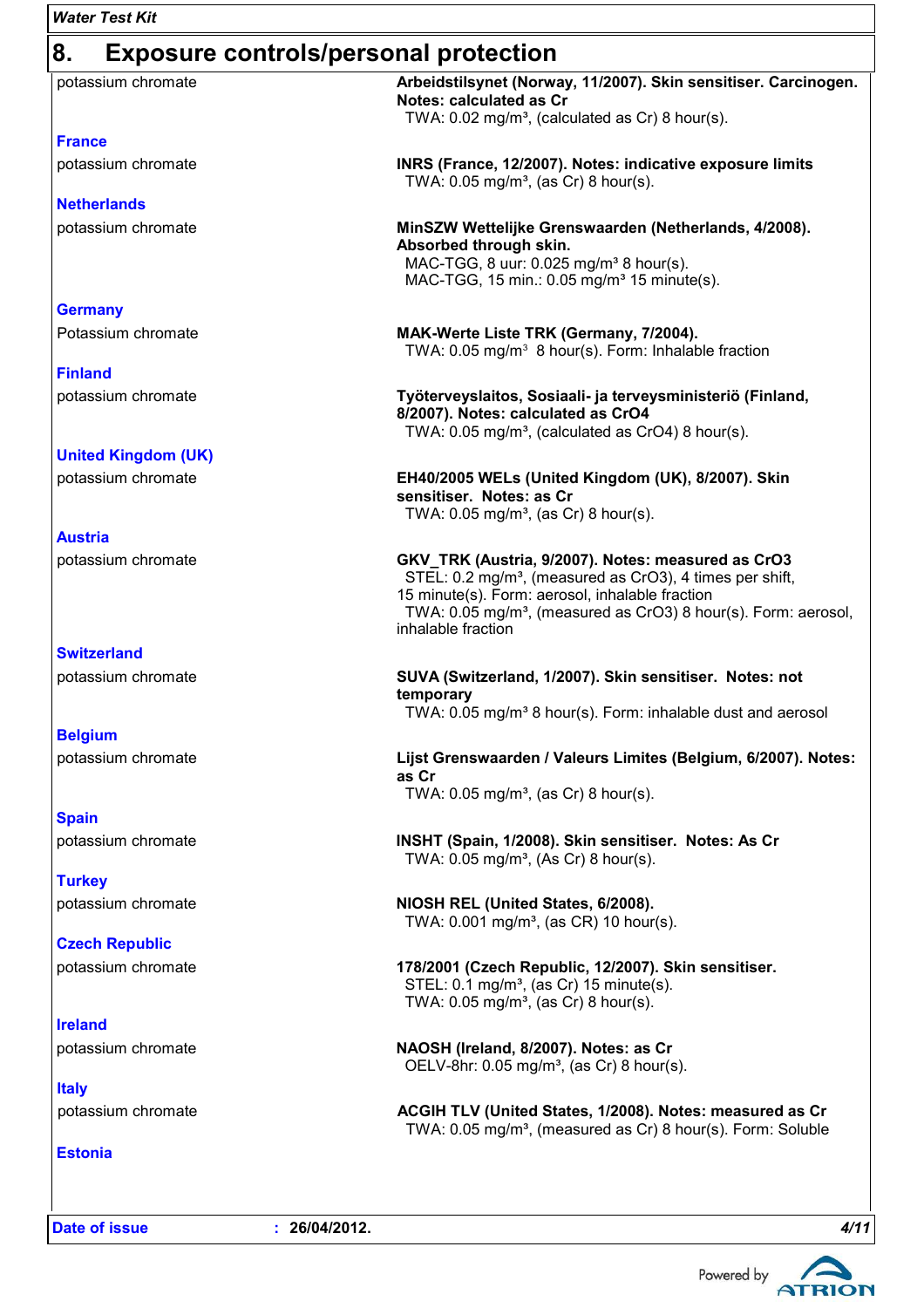| <b>Water Test Kit</b>                           |                                                                                                                                                                                                                                                                                                                                                                                                                                                                                                                                  |
|-------------------------------------------------|----------------------------------------------------------------------------------------------------------------------------------------------------------------------------------------------------------------------------------------------------------------------------------------------------------------------------------------------------------------------------------------------------------------------------------------------------------------------------------------------------------------------------------|
| 8.                                              | <b>Exposure controls/personal protection</b>                                                                                                                                                                                                                                                                                                                                                                                                                                                                                     |
| potassium chromate                              | Sotsiaalminister (Estonia, 10/2007). Skin sensitiser. Notes:<br>calculated as Cr<br>TWA: 0.02 mg/m <sup>3</sup> , (calculated as Cr) 8 hour(s).                                                                                                                                                                                                                                                                                                                                                                                  |
| <b>Lithuania</b>                                |                                                                                                                                                                                                                                                                                                                                                                                                                                                                                                                                  |
| potassium chromate                              | Del Lietuvos Higienos Normos (Lithuania, 12/2001). Notes: As<br>cr                                                                                                                                                                                                                                                                                                                                                                                                                                                               |
|                                                 | TWA: 0.02 MG/M3, (As Cr) 8 hour(s).                                                                                                                                                                                                                                                                                                                                                                                                                                                                                              |
| <b>Slovakia</b>                                 |                                                                                                                                                                                                                                                                                                                                                                                                                                                                                                                                  |
| Potassium chromate                              | Nariadenie Vlády Slovenskej republiky (Slovakia, 1/2002).<br>TWA: 0.05 mg/m <sup>3</sup> 8 hour(s). Form: All forms                                                                                                                                                                                                                                                                                                                                                                                                              |
| <b>Hungary</b>                                  |                                                                                                                                                                                                                                                                                                                                                                                                                                                                                                                                  |
| No exposure limit value known.                  |                                                                                                                                                                                                                                                                                                                                                                                                                                                                                                                                  |
| <b>Poland</b>                                   |                                                                                                                                                                                                                                                                                                                                                                                                                                                                                                                                  |
| potassium chromate                              | Ministra Pracy i Polityki Społecznej (Poland, 9/2007). Notes:<br>calculated as Cr (VI)<br>STEL: 0.3 mg/m <sup>3</sup> , (calculated as Cr (VI)) 15 minute(s).<br>TWA: 0.1 mg/m <sup>3</sup> , (calculated as Cr (VI)) 8 hour(s).                                                                                                                                                                                                                                                                                                 |
| <b>Slovenia</b>                                 |                                                                                                                                                                                                                                                                                                                                                                                                                                                                                                                                  |
| potassium chromate                              | Uradni list Republike Slovenije_TDK (Slovenia, 6/2007). Notes:<br>Technically achievable concentration - is given for<br>carcinogenic substances and it means the concentration of the<br>substance in the air at workplace, which is achievable at the<br>level of technique available.<br>TWA: 0.05 mg/m <sup>3</sup> 8 hour(s). Form: inhalable dust and aerosols                                                                                                                                                             |
| Latvia                                          |                                                                                                                                                                                                                                                                                                                                                                                                                                                                                                                                  |
| No exposure limit value known.                  |                                                                                                                                                                                                                                                                                                                                                                                                                                                                                                                                  |
| <b>Greece</b>                                   |                                                                                                                                                                                                                                                                                                                                                                                                                                                                                                                                  |
| potassium chromate                              | PD 90/1999 (Greece, 8/2007). Notes: as potassium chromate<br>TWA: 0.5 mg/m <sup>3</sup> , (as potassium chromate) 8 hour(s).                                                                                                                                                                                                                                                                                                                                                                                                     |
| <b>Portugal</b>                                 |                                                                                                                                                                                                                                                                                                                                                                                                                                                                                                                                  |
| potassium chromate                              | Instituto Português da Qualidade (Portugal, 3/2007). Notes:<br>expressed as Cr<br>TWA: 0.05 mg/m <sup>3</sup> , (expressed as Cr) 8 hour(s).                                                                                                                                                                                                                                                                                                                                                                                     |
| <b>Recommended monitoring</b><br>procedures     | If this product contains ingredients with exposure limits, personal, workplace<br>÷.<br>atmosphere or biological monitoring may be required to determine the effectiveness<br>of the ventilation or other control measures and/or the necessity to use respiratory<br>protective equipment. Reference should be made to European Standard EN 689 for<br>methods for the assessment of exposure by inhalation to chemical agents and<br>national guidance documents for methods for the determination of hazardous<br>substances. |
| <b>Exposure controls</b>                        |                                                                                                                                                                                                                                                                                                                                                                                                                                                                                                                                  |
| <b>Occupational exposure</b><br><b>controls</b> | : If user operations generate dust, fumes, gas, vapour or mist, use process<br>enclosures, local exhaust ventilation or other engineering controls to keep worker<br>exposure to airborne contaminants below any recommended or statutory limits.                                                                                                                                                                                                                                                                                |
| <b>Hygiene measures</b>                         | : Wash hands, forearms and face thoroughly after handling chemical products, before<br>eating, smoking and using the lavatory and at the end of the working period.<br>Appropriate techniques should be used to remove potentially contaminated clothing.<br>Wash contaminated clothing before reusing. Ensure that eyewash stations and<br>safety showers are close to the workstation location.                                                                                                                                |
| <b>Respiratory protection</b>                   | : Recommended: None assigned.                                                                                                                                                                                                                                                                                                                                                                                                                                                                                                    |
| <b>Hand protection</b>                          | : disposable vinyl                                                                                                                                                                                                                                                                                                                                                                                                                                                                                                               |
| <b>Eye protection</b>                           | : Safety eyewear complying with an approved standard should be used when a risk<br>assessment indicates this is necessary to avoid exposure to liquid splashes, mists or<br>dusts. Recommended: safety glasses with side-shields                                                                                                                                                                                                                                                                                                 |
| <b>Date of issue</b>                            | 5/11<br>: 26/04/2012.                                                                                                                                                                                                                                                                                                                                                                                                                                                                                                            |

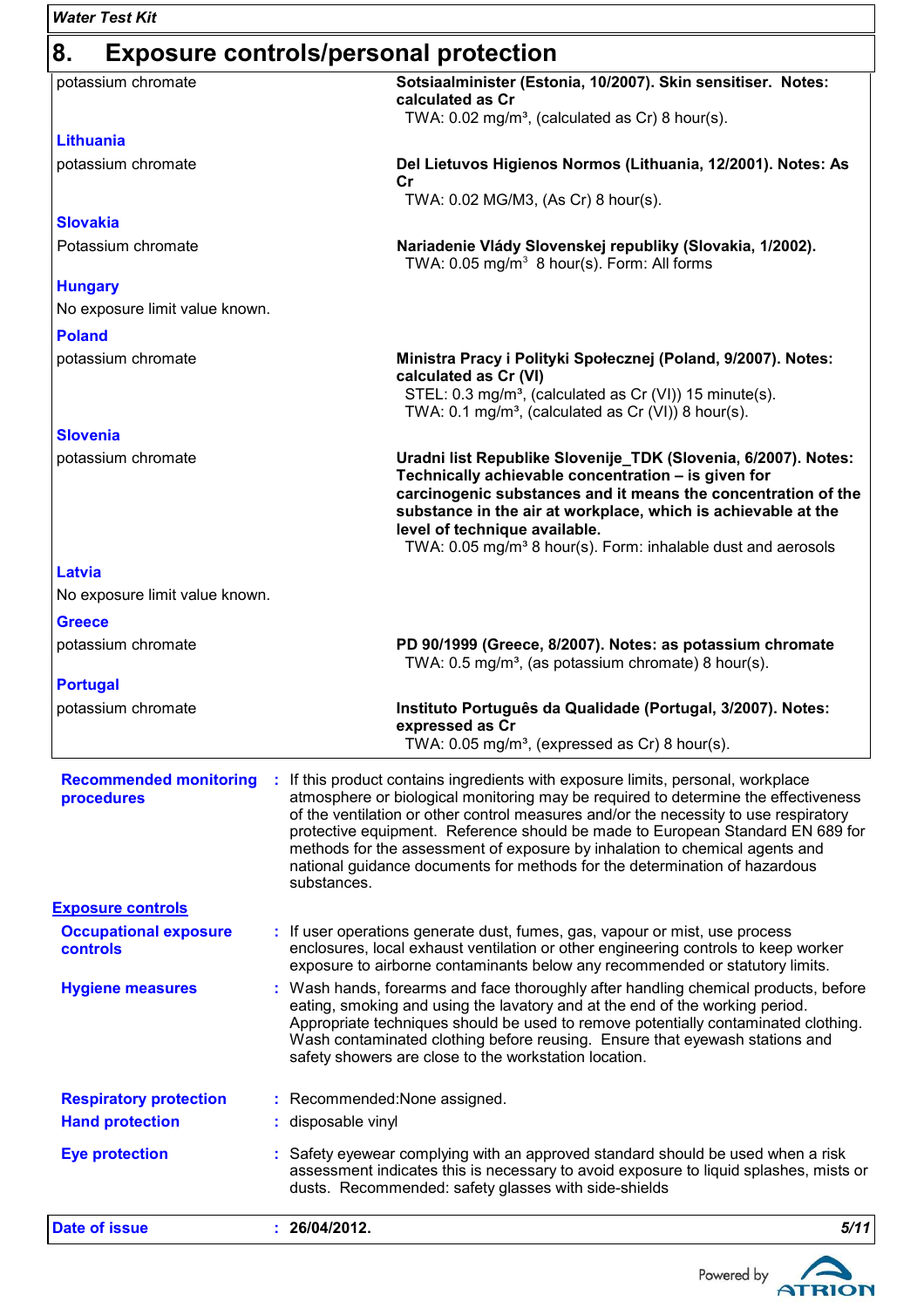## *Water Test Kit*

## **8. Exposure controls/personal protection**

| <b>Skin protection</b>                    | : Personal protective equipment for the body should be selected based on the task<br>being performed and the risks involved and should be approved by a specialist<br>before handling this product. Recommended: overall                                                                                                        |
|-------------------------------------------|---------------------------------------------------------------------------------------------------------------------------------------------------------------------------------------------------------------------------------------------------------------------------------------------------------------------------------|
| <b>Environmental exposure</b><br>controls | : Emissions from ventilation or work process equipment should be checked to ensure<br>they comply with the requirements of environmental protection legislation. In some<br>cases, fume scrubbers, filters or engineering modifications to the process equipment<br>will be necessary to reduce emissions to acceptable levels. |

## **9.**

| <b>General information</b>                             |  |                                                                        |  |  |  |
|--------------------------------------------------------|--|------------------------------------------------------------------------|--|--|--|
| <b>Appearance</b>                                      |  |                                                                        |  |  |  |
| <b>Physical state</b>                                  |  | : Liquid.                                                              |  |  |  |
| <b>Colour</b>                                          |  | : Clear. Yellowish.                                                    |  |  |  |
| Important health, safety and environmental information |  |                                                                        |  |  |  |
| рH                                                     |  | : 7 [Conc. (% w/w): 100%]                                              |  |  |  |
| <b>Boiling point</b>                                   |  | : $100^{\circ}$ C (212 $^{\circ}$ F)                                   |  |  |  |
| <b>Relative density</b>                                |  | $\pm$ 1                                                                |  |  |  |
| <b>Solubility</b>                                      |  | : Easily soluble in the following materials: cold water and hot water. |  |  |  |
| <b>VOC content</b>                                     |  | $: 0\%$ (w/w) [ISO % 11890-2]                                          |  |  |  |

| <b>Stability</b>                           | : The product is stable.                                                                                                                         |
|--------------------------------------------|--------------------------------------------------------------------------------------------------------------------------------------------------|
| <b>Conditions to avoid</b>                 | : Avoid exposure - obtain special instructions before use. Avoid release to the<br>environment. Refer to special instructions/safety data sheet. |
| <b>Materials to avoid</b>                  | : No specific data.                                                                                                                              |
| <b>Hazardous decomposition</b><br>products | : Under normal conditions of storage and use, hazardous decomposition products<br>should not be produced.                                        |

| <b>Potential acute health effects</b> |                                                     |
|---------------------------------------|-----------------------------------------------------|
| <b>Inhalation</b>                     | : No known significant effects or critical hazards. |
| <b>Ingestion</b>                      | : No known significant effects or critical hazards. |
| <b>Skin contact</b>                   | : May cause sensitisation by skin contact.          |
| <b>Eye contact</b>                    | : No known significant effects or critical hazards. |
| <b>Acute toxicity</b>                 |                                                     |

## **Over-exposure signs/symptoms**

| <b>Product name</b>        | <b>List name</b>                                        | <b>Name on list</b>             | <b>Classification</b>                                             | <b>Notes</b> |
|----------------------------|---------------------------------------------------------|---------------------------------|-------------------------------------------------------------------|--------------|
| <b>United Kingdom (UK)</b> |                                                         |                                 |                                                                   |              |
| potassium chromate         | <b>UK Occupational</b><br>Exposure Limits EH40<br>- WFL | chromium (VI)<br>compounds      | Carc.                                                             |              |
| <b>Netherlands</b>         |                                                         |                                 |                                                                   |              |
| potassium chromate         | <b>Netherlands</b><br>Carcinogenic<br>Chemicals         | chroom(VI)<br>verbindingen Alle | Carc.                                                             |              |
|                            | <b>Netherlands</b><br><b>Reprotoxic Chemicals</b>       | chroom (VI)<br>verbindingen     | Repro. fertility<br>category 3, Dev.<br>development<br>category 2 |              |
|                            | Netherlands Mutagenic kaliumchromaat<br>Substances      |                                 | Muta.                                                             |              |
| Date of issue              | : 26/04/2012.                                           |                                 |                                                                   | 6/11         |

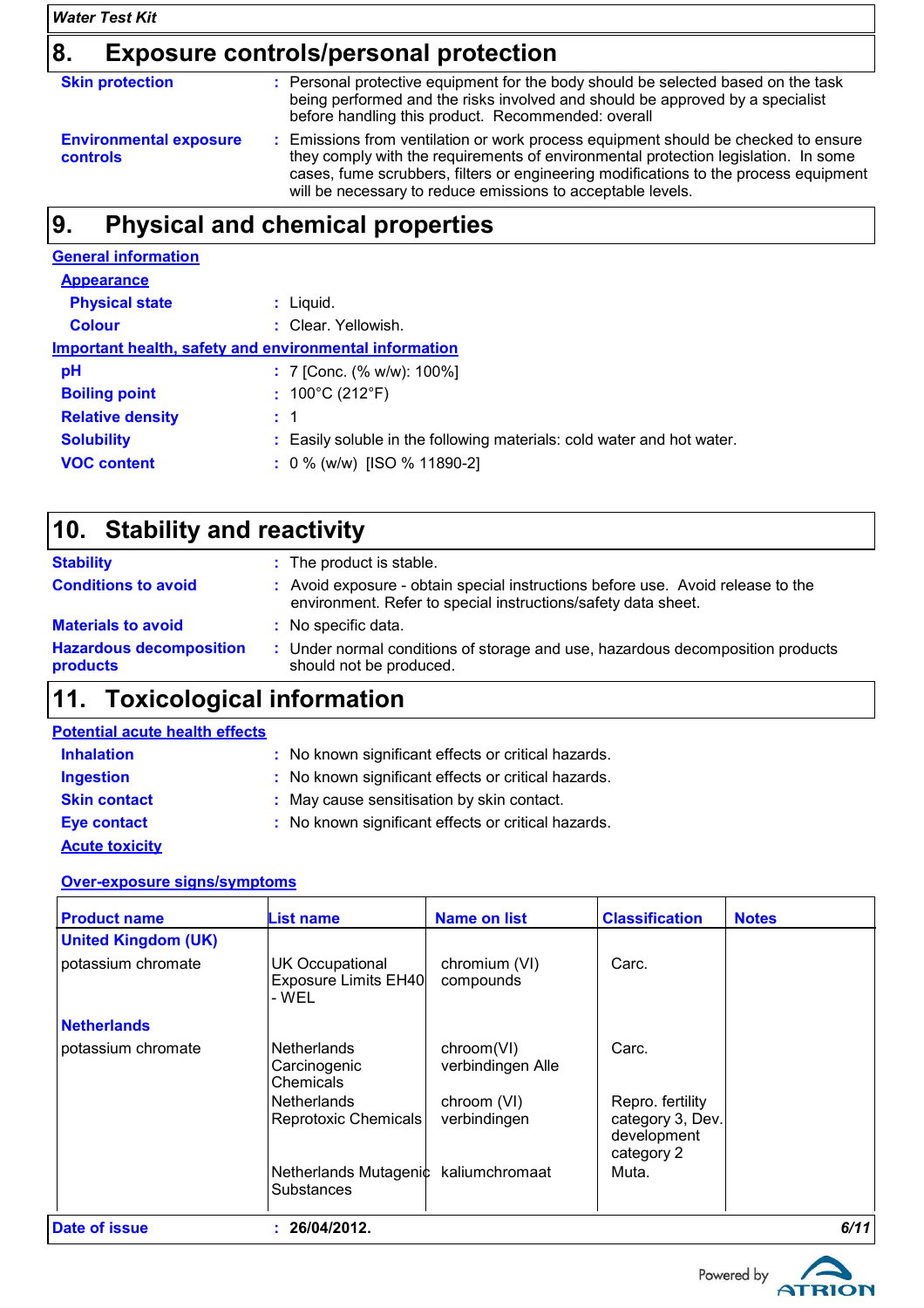| <b>Water Test Kit</b>               |                                                      |                            |                                                                                                                                         |  |
|-------------------------------------|------------------------------------------------------|----------------------------|-----------------------------------------------------------------------------------------------------------------------------------------|--|
| 11. Toxicological information       |                                                      |                            |                                                                                                                                         |  |
| <b>France</b><br>potassium chromate | <b>France Occupational</b><br><b>Exposure Limits</b> | chrome VI (composés<br>du) | Carc. C1, Carc.<br>C <sub>2</sub> , Carc. C <sub>3</sub> ,<br>Repro. R1,<br>Repro. R2,<br>Repro. R3, Mutal<br>M1, Muta. M2,<br>Muta, M3 |  |
| <b>Poland</b><br>potassium chromate | Poland Carcinogen,<br>Mutagen chemicals              | chromian(VI) potasu        | Carc cat.2.<br>Muta. Muta. cat.2                                                                                                        |  |

## **12. Ecological information**

#### **Aquatic ecotoxicity** potassium chromate and the control of the Acute EC50 6480 Crustaceans - Acute EC50 6480 Crustaceans - Acute EC50 6480 Crustaceans - Acute EC50 6480 Crustaceans - Acute EC50 6480 Crustaceans - Acute EC50 6480 Crustaceans ug/L Marine water Opossum shrimp - Americamysis bahia 48 hours - Acute EC50 6000 Crustaceans to 6900 ug/L Fresh water Opossum shrimp - Americamysis bahia 48 hours - Acute EC50 5120 Crustaceans to 7140 ug/L Marine water Opossum shrimp - Americamysis bahia - LARVAE  $- < 48$  hours 48 hours - Acute EC50 5110 Crustaceans - 4 ug/L Marine water Opossum shrimp - Americamysis bahia 48 hours - Acute EC50 4280 Crustaceans ug/L Marine water Opossum shrimp - Americamysis bahia 48 hours - Acute EC50 4210 Crustaceans ug/L Marine water Opossum shrimp - Americamysis bahia 48 hours - Acute EC50 2690 Crustaceans to 3330 ug/L Fresh water Amphipod - Crangonyx pseudogracilis - Adult - 4 mm - 0.2 mg 48 hours Acute EC50 130 ug/L Fresh water Daphnia - Water 48 hours flea - Daphnia pulex Acute EC50 110 ug/L Fresh water Daphnia - Water flea - Daphnia pulex 48 hours Acute EC50 80 ug/L Fresh water Daphnia - Water 48 hours flea - Daphnia pulex **Product/ingredient name Test Result Species Exposure**

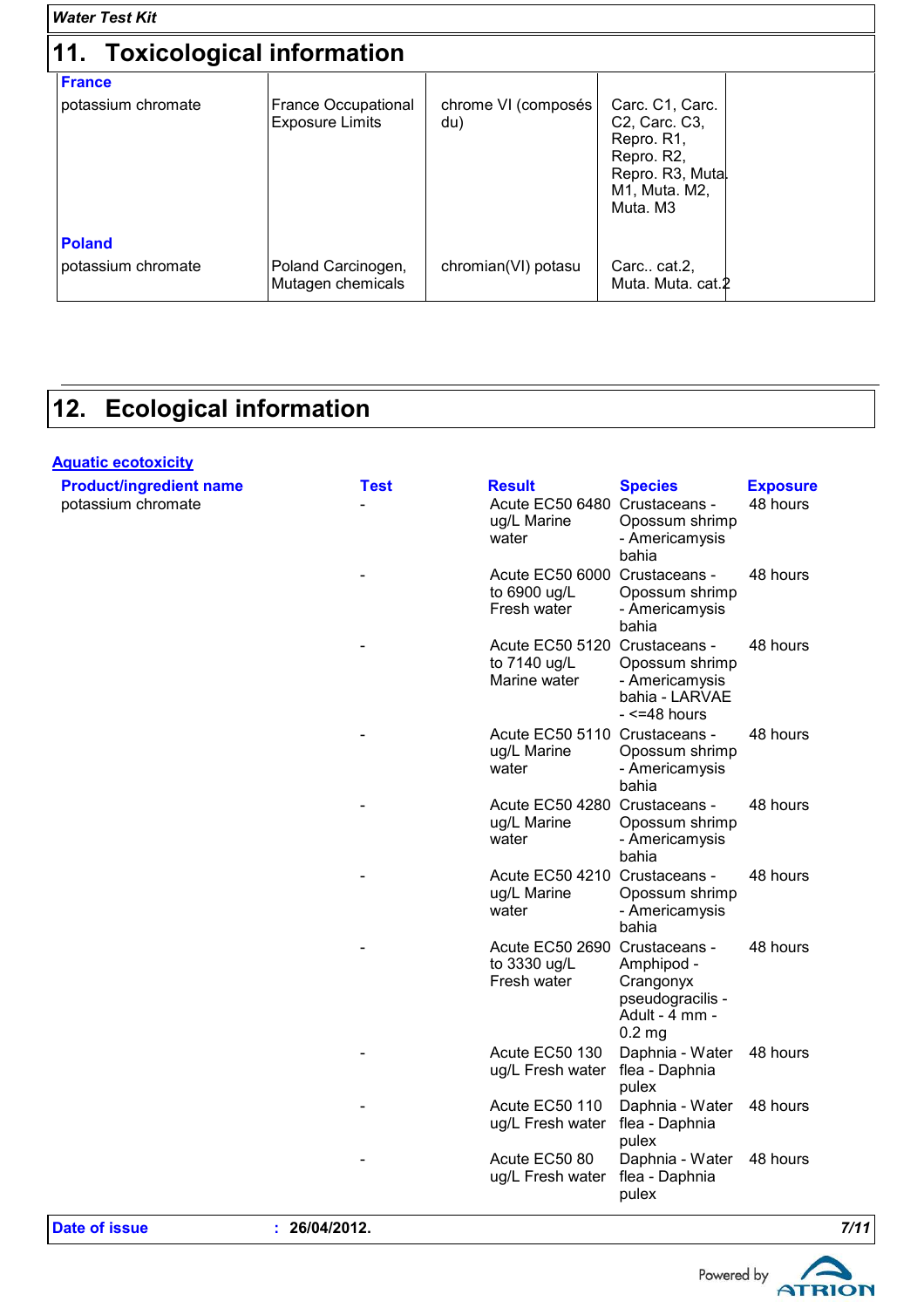## *Water Test Kit*

# **12. Ecological information**

| - | <b>Acute EC50 66.7</b><br>to 75.2 ug/L                   | Daphnia - Water<br>flea - Daphnia                                                                                                       | 48 hours |
|---|----------------------------------------------------------|-----------------------------------------------------------------------------------------------------------------------------------------|----------|
|   | Fresh water                                              | magna - 72 to<br>120 hours                                                                                                              |          |
|   | Acute EC50 60<br>ug/L Fresh water                        | Daphnia - Water<br>flea - Daphnia<br>pulex                                                                                              | 48 hours |
|   | Acute EC50 39<br>ug/L Fresh water                        | Daphnia - Water<br>flea - Daphnia<br>pulex                                                                                              | 48 hours |
|   | Acute EC50 24<br>ug/L Fresh water                        | Daphnia - Water<br>flea - Daphnia<br>pulex                                                                                              | 48 hours |
| - | <b>Acute EC50 19.2</b><br>to 21.4 ug/L<br>Fresh water    | Daphnia - Water<br>flea - Daphnia<br>magna - 72 to<br>120 hours                                                                         | 48 hours |
| - | <b>Acute EC50 15.3</b><br>to 24.5 ug/L<br>Fresh water    | Daphnia - Water<br>flea - Daphnia<br>magna - 72 to<br>120 hours                                                                         | 48 hours |
|   | Acute LC50<br>45600 to 59600<br>ug/L Fresh water         | Fish - Fathead<br>minnow -<br>Pimephales<br>promelas - 3.8 to<br>6.4 cm - 1 to 2 g                                                      | 96 hours |
|   | Acute LC50<br>42600 to 47100<br>ug/L Marine<br>water     | Fish -<br>Sheepshead<br>minnow -<br>Cyprinodon<br>variegatus -<br>Juvenile<br>(Fledgling,<br>Hatchling,<br>Weanling) - 2 to<br>3 months | 96 hours |
|   | Acute LC50<br>39800 to 40900<br>ug/L Fresh water         | Fish - Fathead<br>minnow -<br>Pimephales<br>promelas - 2 to 4<br>weeks - 9 to 12<br>mm                                                  | 96 hours |
|   | Acute LC50<br>35320 ug/L Fresh catfish - Mystus<br>water | Fish - Indian<br>vittatus vittatus -<br>Mature - 8 g                                                                                    | 96 hours |
|   | Acute LC50<br>35000 to 43000<br>ug/L Fresh water         | Fish - Threespine 96 hours<br>stickleback -<br>Gasterosteus<br>aculeatus                                                                |          |
|   | Acute LC50<br>32000 ug/L<br>Marine water                 | Fish - Common<br>starfish - Asterias<br>forbesii - Adult                                                                                | 96 hours |
|   | Acute LC50<br>31600 ug/L<br>Marine water                 | Fish -<br>Sheepshead<br>minnow -<br>Cyprinodon<br>variegatus - $\leq$ =48<br>hours                                                      | 96 hours |
|   | Acute LC50<br>25000 to 27000<br>ug/L Fresh water         | Fish -<br>Sheepshead<br>minnow -<br>Cyprinodon<br>variegatus                                                                            | 96 hours |

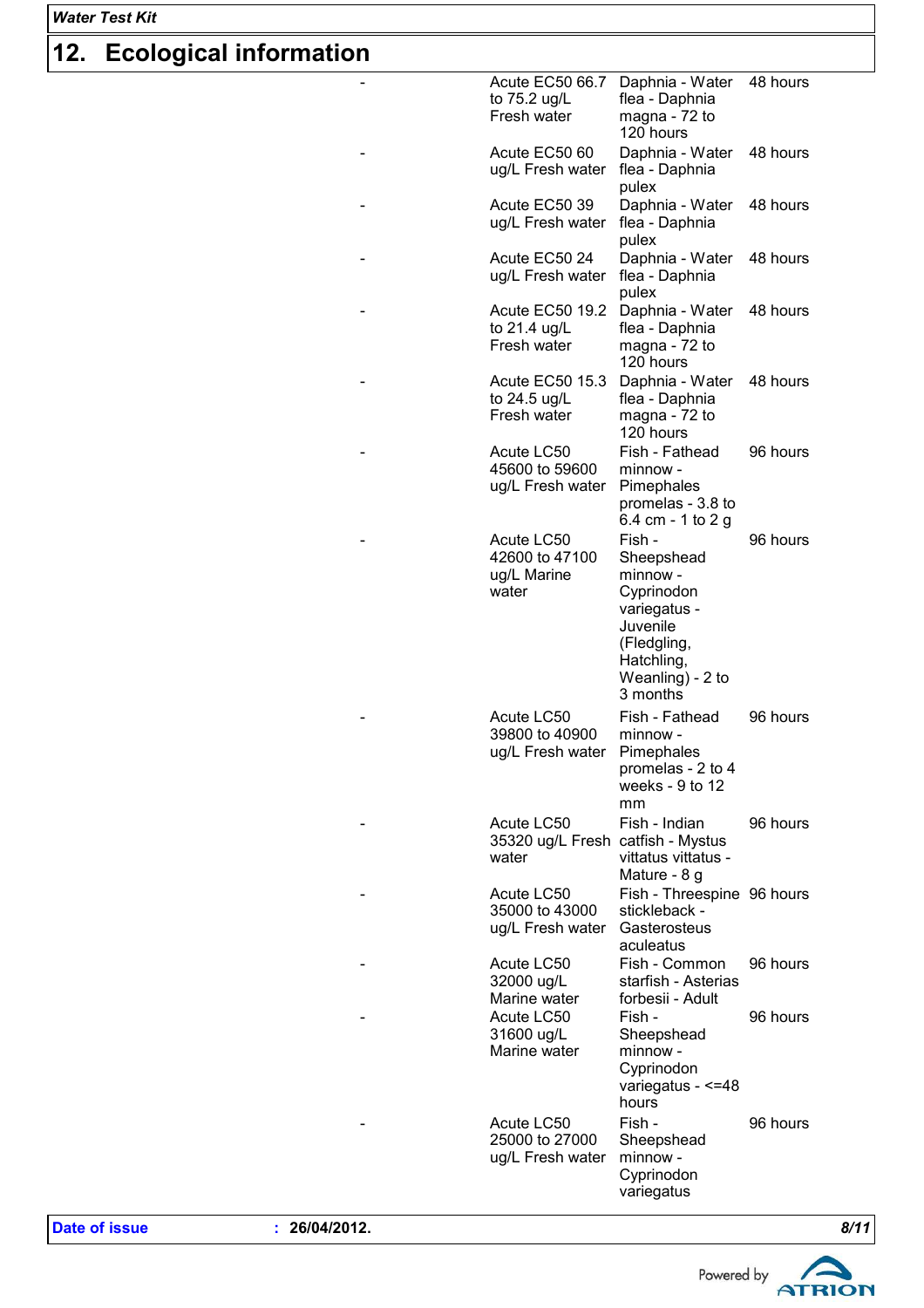### *Water Test Kit*

# **12. Ecological information**

| - | Acute LC50<br>23200 to 29600<br>ug/L Marine<br>water | Fish -<br>Sheepshead<br>minnow -<br>Cyprinodon<br>variegatus                                                                      | 96 hours |
|---|------------------------------------------------------|-----------------------------------------------------------------------------------------------------------------------------------|----------|
|   | <b>Acute LC50 4900</b><br>ug/L Marine<br>water       | Crustaceans -<br>Opossum shrimp<br>- Americamysis<br>bahia - Juvenile<br>(Fledgling,<br>Hatchling,<br>Weanling) - $<$ 24<br>hours | 48 hours |
|   | <b>Acute LC50 4300</b><br>ug/L Marine<br>water       | Crustaceans -<br>Opossum shrimp<br>- Americamysis<br>bahia - Juvenile<br>(Fledgling,<br>Hatchling,<br>Weanling) - $<$ 24<br>hours | 48 hours |
|   | Acute LC50 3600<br>ug/L Marine<br>water              | Crustaceans -<br>Opossum shrimp<br>- Americamysis<br>bahia - Juvenile<br>(Fledgling,<br>Hatchling,<br>Weanling) - < 24<br>hours   | 48 hours |
|   | Acute LC50 22 to<br>32 ug/L Fresh<br>water           | Daphnia - Water<br>flea - Daphnia<br>hyalina - Adult -<br>$1.27$ mm                                                               | 48 hours |
|   | Chronic NOEC<br>1.5 mg/L Fresh<br>water              | Fish - Nile tilapia<br>- Tilapia nilotica -<br>14.7 cm                                                                            | 96 hours |

| <b>Biodegradability</b>               |                                                                                                                                                                                                                                                                                                                                                                                                                                                                                                                                                                                                                                                |
|---------------------------------------|------------------------------------------------------------------------------------------------------------------------------------------------------------------------------------------------------------------------------------------------------------------------------------------------------------------------------------------------------------------------------------------------------------------------------------------------------------------------------------------------------------------------------------------------------------------------------------------------------------------------------------------------|
| <b>Other adverse effects</b>          | : No known significant effects or critical hazards.                                                                                                                                                                                                                                                                                                                                                                                                                                                                                                                                                                                            |
| <b>AOX</b>                            | : The product does not contain organically bound halogens which could lead to an<br>AOX value in waste water.                                                                                                                                                                                                                                                                                                                                                                                                                                                                                                                                  |
| <b>Disposal considerations</b><br>13. |                                                                                                                                                                                                                                                                                                                                                                                                                                                                                                                                                                                                                                                |
| <b>Methods of disposal</b>            | : The generation of waste should be avoided or minimised wherever possible. Empty<br>containers or liners may retain some product residues. This material and its<br>container must be disposed of in a safe way. Dispose of surplus and non-recyclable<br>products via a licensed waste disposal contractor. Disposal of this product, solutions<br>and any by-products should at all times comply with the requirements of<br>environmental protection and waste disposal legislation and any regional local<br>authority requirements. Avoid dispersal of spilt material and runoff and contact with<br>soil, waterways, drains and sewers. |
|                                       | $\overline{a}$ , $\overline{a}$ , $\overline{a}$ , $\overline{a}$ , $\overline{a}$ , $\overline{a}$ , $\overline{a}$ , $\overline{a}$ , $\overline{a}$ , $\overline{a}$ , $\overline{a}$ , $\overline{a}$ , $\overline{a}$ , $\overline{a}$ , $\overline{a}$ , $\overline{a}$ , $\overline{a}$ , $\overline{a}$ , $\overline{a}$ , $\overline{a}$ ,                                                                                                                                                                                                                                                                                            |

#### **European waste catalogue (EWC) :** 16 03 03\* inorganic wastes containing dangerous substances

**Hazardous waste :** Yes.

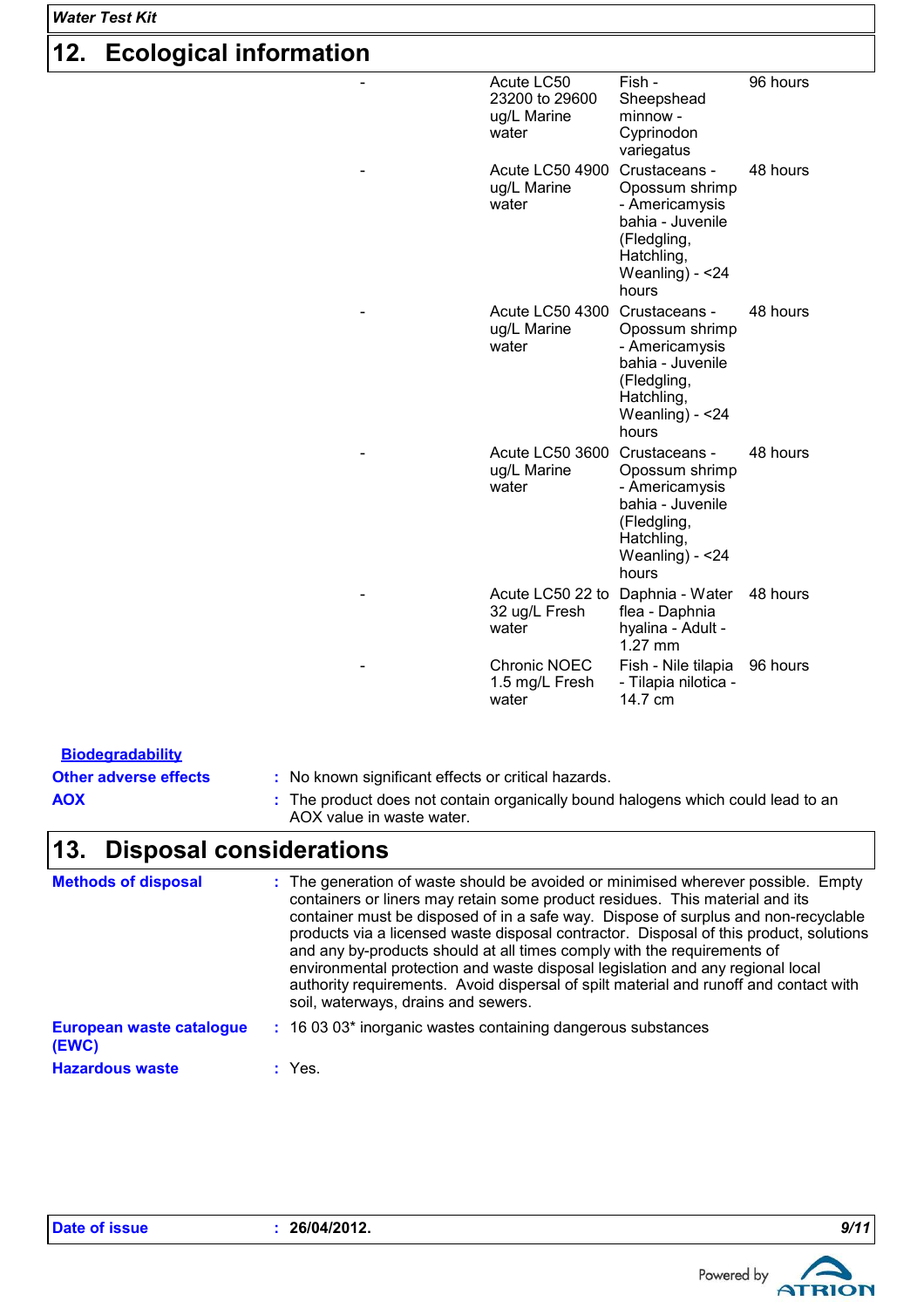## **14. Transport information**

## **International transport regulations**

| <b>Regulatory</b><br>information | <b>UN number</b>         | <b>Proper shipping</b><br>name | <b>Classes</b> | <b>PG*</b> Label | <b>Additional</b><br>information |
|----------------------------------|--------------------------|--------------------------------|----------------|------------------|----------------------------------|
| <b>ADR/RID Class</b>             | Not<br>regulated.        |                                |                |                  |                                  |
| <b>IMDG Class</b>                | <b>Not</b><br>regulated. |                                |                |                  |                                  |
| <b>IATA Class</b>                | <b>Not</b><br>regulated. |                                |                |                  |                                  |

PG\* : Packing group

## **15. Regulatory information**

## **EU regulations**

**Classification and labeling have been determined according to EU Directives 67/548/EEC and 1999/45/EC (including amendments) and take into account the intended product use.**

**Hazard symbol or symbols :**



|                                                                            | TOXIC, Dangerous for the environment                                                                                                                                                                                                        |                           |
|----------------------------------------------------------------------------|---------------------------------------------------------------------------------------------------------------------------------------------------------------------------------------------------------------------------------------------|---------------------------|
| <b>Risk phrases</b>                                                        | R49- May cause cancer by inhalation.<br>R46- May cause heritable genetic damage.<br>R43- May cause sensitisation by skin contact.<br>R51/53- Toxic to aquatic organisms, may cause long-term adverse effects in the<br>aquatic environment. |                           |
| <b>Safety phrases</b>                                                      | : S53- Avoid exposure - obtain special instructions before use.<br>S24- Avoid contact with skin.<br>S37- Wear suitable gloves.<br>S61- Avoid release to the environment. Refer to special instructions/safety data<br>sheet.                |                           |
| <b>Contains</b>                                                            | potassium chromate                                                                                                                                                                                                                          | 232-140-5                 |
| <b>Product use</b>                                                         | : Industrial applications.                                                                                                                                                                                                                  |                           |
| <b>Other EU regulations</b>                                                |                                                                                                                                                                                                                                             |                           |
| <b>Restrictions on the</b><br><b>Marketing and Use</b><br><b>Directive</b> | : Restricted to professional users.                                                                                                                                                                                                         |                           |
| <b>France</b>                                                              |                                                                                                                                                                                                                                             |                           |
| <b>Professional disease or</b><br>diseases                                 | : potassium chromate                                                                                                                                                                                                                        | RG 10, RG 10bis, RG 10ter |
| <b>Germany</b>                                                             |                                                                                                                                                                                                                                             |                           |
| <b>Hazardous incident</b><br>ordinance                                     | : Applicable. Category: 9b Dangerous for the environment.                                                                                                                                                                                   |                           |
| <b>Hazard class for water</b>                                              | : 2 Appendix No. 4                                                                                                                                                                                                                          |                           |
| <b>Technical instruction on</b><br>air quality control                     | $\pm$ TA-Luft Class I - Number 5.2.2: 1%                                                                                                                                                                                                    |                           |
| <b>Italy</b>                                                               |                                                                                                                                                                                                                                             |                           |
| <b>Emission control directive</b>                                          | : Not classified.                                                                                                                                                                                                                           |                           |